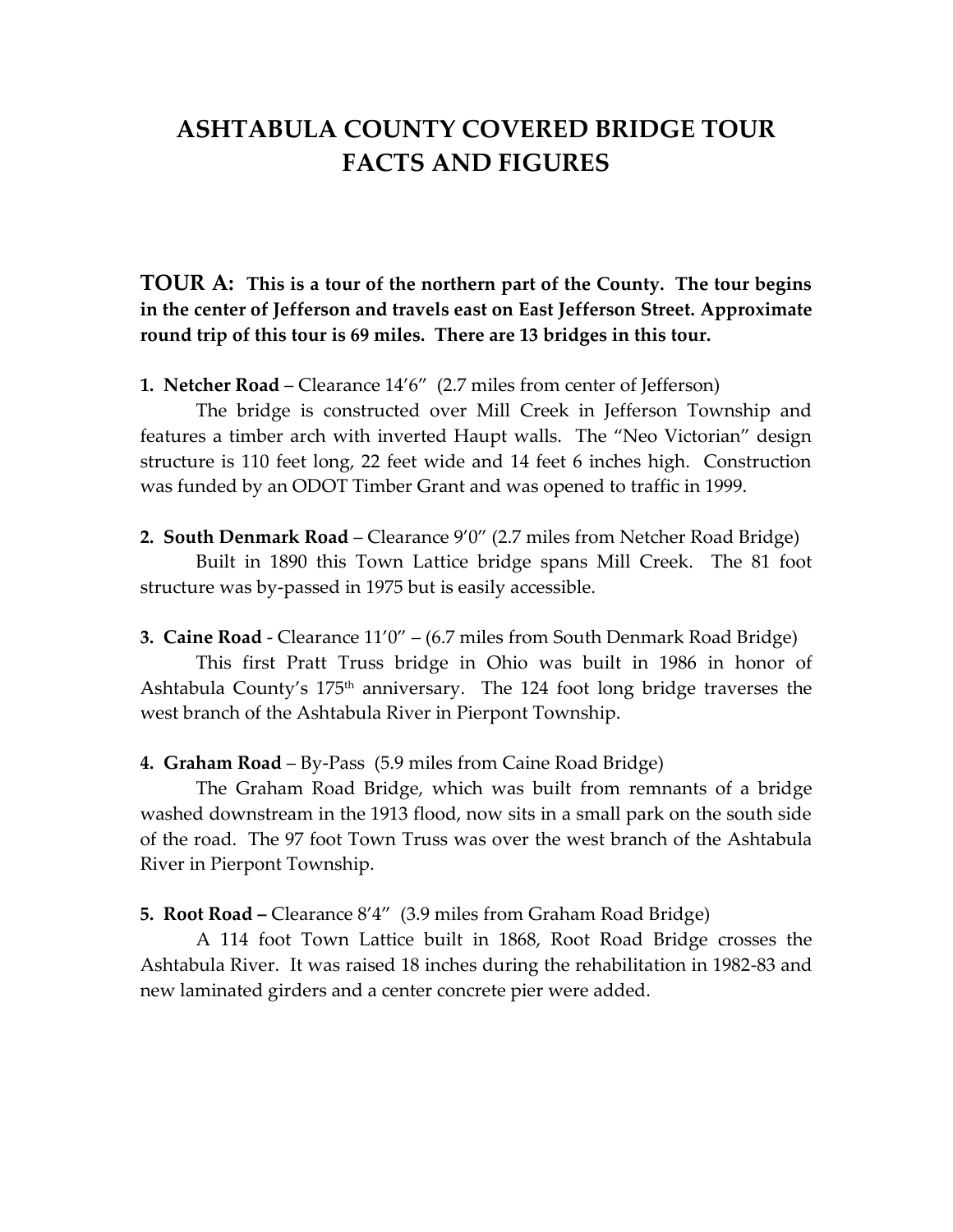**6. Middle Road** – Clearance 13'6" (8.3 miles from Root Road Bridge)

This 136 foot Howe Truss bridge was built in 1868 over Conneaut Creek, which is the longest river in eastern Ashtabula County. It was reconstructed in 1984 with the help of three volunteers and four college students.

**7. State Road** – Clearance 16'2" (5.1 miles from Middle Road Bridge)

Containing 97,000 feet of southern pine and oak, the State Road Bridge was erected in 1983 across Conneaut Creek. The 152 foot Town Lattice span was the first covered bridge designed and built by County Engineer, John W. Smolen, Jr. A four foot tall window extends the length of the bridge showing the Town Lattice construction. The dedication of the bridge in 1983 was the forerunner of the Covered Bridge Festival.

**8. Creek Road** – Clearance 11'4" (3.4 miles from State Road Bridge)

The construction of this 125 foot Town Lattice bridge is unknown. It sits 25 feet above the Conneaut Creek and was extensively renovated in 1994.

**9. Benetka Road** – Clearance 11'0" (11.5 miles from Creek Road Bridge)

A 138 foot Town Lattice with Arch bridge, Benetka was built about 1900, spanning the Ashtabula River. It was renovated in 1985 when a laminated arch 9 inches wide, 38 inches thick, spanning the length of the bridge, was added.

**10. Olin Bridge** – Clearance 12'0" (2.5 miles from Benetka Road Bridge)

Located on Dewey Road in Plymouth Township, Olin is the only bridge named for a family. Olin's have owned property next to the bridge since it was built in 1873. The 115 foot Town Lattice structure over the Ashtabula River was renovated in 1985.

**11. Smolen-Gulf** – Clearance 14'6" (2.6 miles from Olin Bridge)

The longest covered bridge in the United States is of Pratt Truss construction. Engineering and structural design was done by John W. Smolen, Jr. (former County Engineer) and architectural design was done by Timothy J. Martin (current County Engineer). The bridge was dedicated on August 26, 2008. It is 613 feet long and stands 93 feet above the Ashtabula River. With a clear width of 30 feet it will support full legal load traffic and has a life expectancy of 100 years.

**11B. Riverview -** The new pedestrian covered bridge is 150 feet long and 14 feet wide. It is of Pratt truss, like Smolen Gulf Bridge, and was designed by Smolen Engineering. It sits below Smolen Bridge in Indian Trails Park. It was dedicated on Oct  $4<sup>th</sup>$ , 2016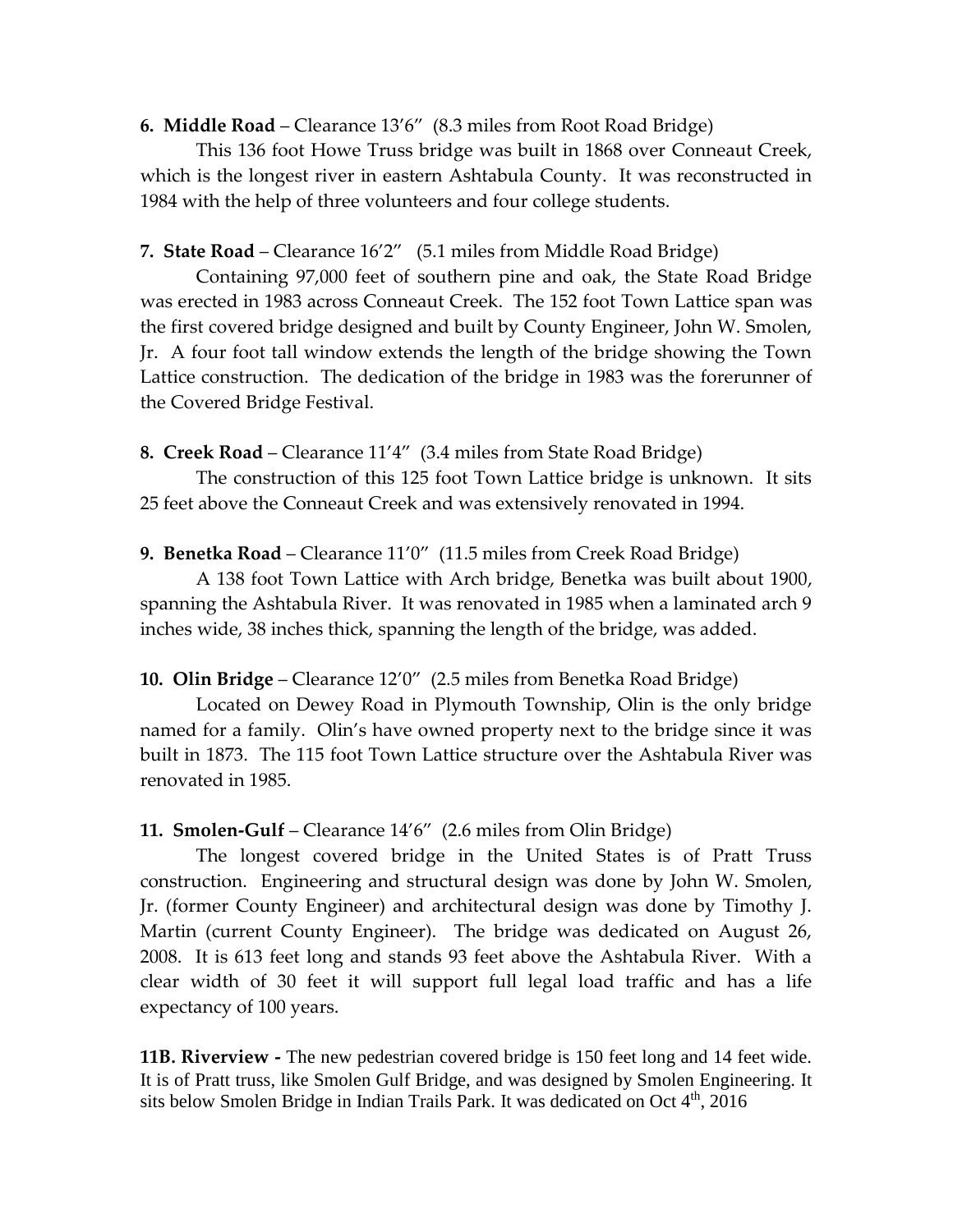**12. Giddings Road** – Clearance 15"6' (8 miles from Smolen-Gulf Bridge)

Pratt Truss construction was used for this 107 foot bridge built in 1995 with funding from an ODOT Timber Grant. It crosses Mill Creek in Jefferson Township.

*At this point the tour returns to Jefferson via Jones Road, Route 167 and Route 46. It is approximately 3.5 miles back to Jefferson.*

**TOUR B: This is a tour of the southern part of the county. The tour begins in the center of Jefferson and travels north on Route 46, then west on Route 307 to Doyle Road. Approximate round trip of this tour is 68 miles. There are 6 bridges in this tour.**

**13. Doyle Road** – Clearance 13'6" (1.8 miles from Jefferson)

A 94 foot long Town Lattice bridge built in 1868, Doyle spans Mill Creek. Mill Creek is a tributary of the Grand River. This bridge was renovated in 1987 when a laminated arch was added.

**14. Liberty Street** – Clearance 15'0" (10.6 miles from Doyle Road Bridge)

The shortest covered bridge in the United States spans only 18 feet. Its design is one-of-a-kind. The structure is supported by a single Kingpost and its roof is a Scissor Truss which gives the bridge a lighter, open feeling. The roof has a more pronounced slope than a typical timber covered bridge. This, along with the extended overhangs, eaves and rakes, give the bridge a floating appearance. The bridge includes a toll-keeper booth to remind visitors of pioneer days when travelers often had to pay for the privilege of crossing a bridge. The timber for the bridge was donated from locally grown timber. The bridge was modularly constructed by students on the campus of the Ashtabula County Joint Vocational School.

**15. Harpersfield** – Clearance 10'9" (3 miles from Liberty Street Bridge)

This two span Howe Truss bridge is 228 feet long and is the second longest covered bridge in the State of Ohio. It spans the Grand River which is the primary drainage channel of western Ashtabula County. The bridge was built in 1868 and is listed in the National Register of Historic Places. A flood in 1913 washed soil away from the north end of the bridge and changed the river